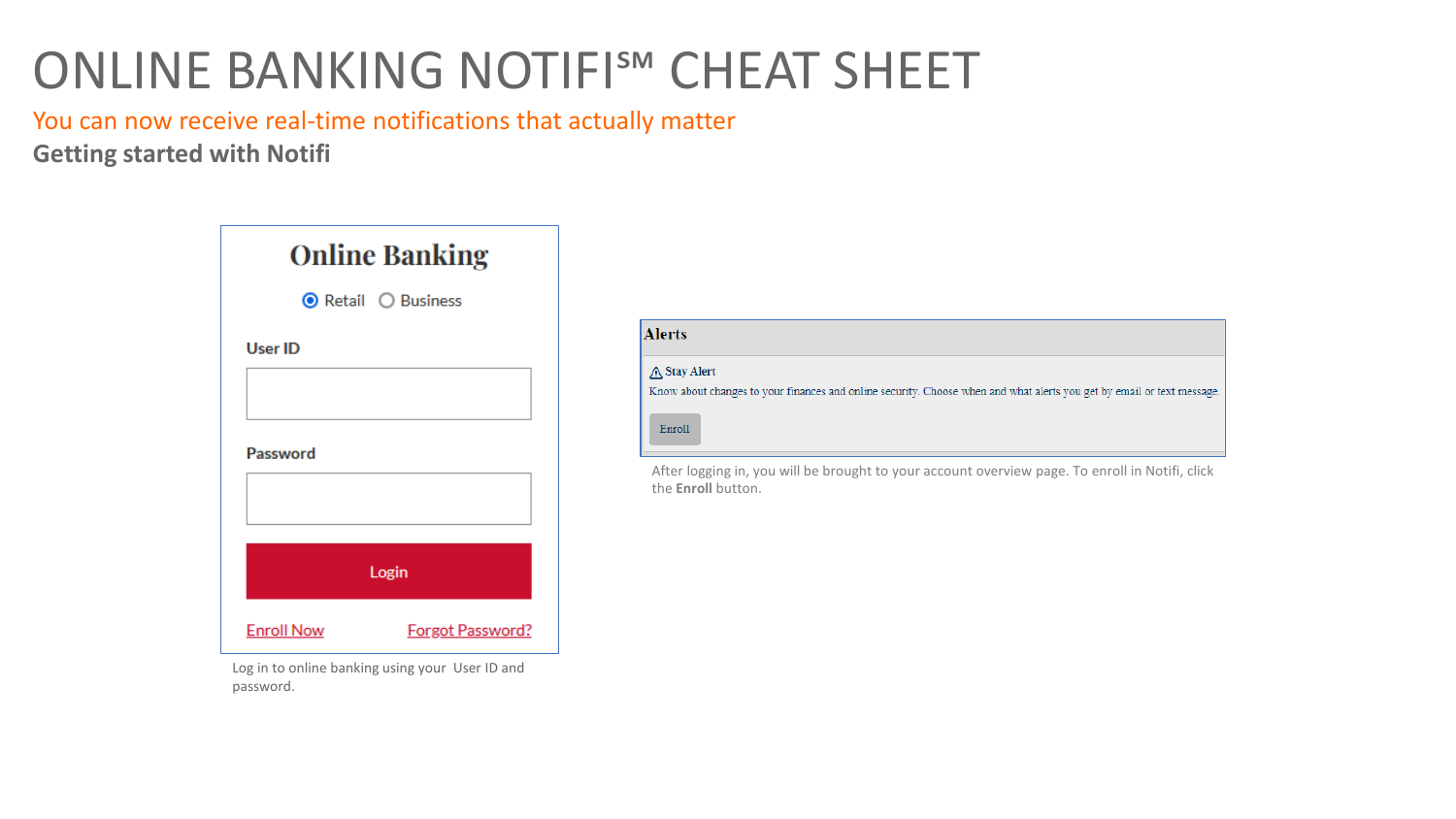### You can now receive real-time notifications that actually matter **Managing notification delivery preferences**

#### **Activating an Email Address**

The email address you currently use for online banking will be available for activation.

| <b>EMAIL</b>                                  |                      | <b>EMAIL</b>                                     |                    |
|-----------------------------------------------|----------------------|--------------------------------------------------|--------------------|
| john.doe@ineternetco.com                      | Delete               | john.doe@ineternetco.com                         | <b>Delete</b>      |
|                                               |                      | <b>Not Activated</b>                             | <b>Resend Code</b> |
| <b>Not Activated</b>                          | Send Activation Code | <b>Activation Code</b>                           | Activate           |
|                                               |                      | Activation code sent to john.doe@ineternetco.com |                    |
| Click the <b>Send Activation Code</b> button. |                      | Check your email to retrieve the activation      |                    |

code, enter the code into the **Activation Code** box, and click the **Activate** button.

|                                    | <b>Adding an Additional Email Address (Optional)</b> | <b>EMAIL</b>                                 | <b>ED EMAIL</b>                                  |
|------------------------------------|------------------------------------------------------|----------------------------------------------|--------------------------------------------------|
|                                    |                                                      | Delete<br>john.doe@ineternetco.com           | john.doe@ineternetco.com<br><b>Delete</b>        |
| <b>S</b> EMAIL                     |                                                      |                                              | <b>Not Activated</b><br><b>Resend Code</b>       |
|                                    | <b>E</b> EMAIL                                       | <b>Not Activated</b><br>Send Activation Code | Activation Code<br>Activate                      |
| <b>Add Email</b>                   | john.doe@internetco.com<br>Cancel<br>Save            |                                              | Activation code sent to john.doe@ineternetco.com |
| Click the <b>Add Email</b> button. | Enter your email address and click the Save button.  | Click the Send Activation Code button.       | Check your email to retrieve the activation      |

code, enter the code into the **Activation Code** box, and click the **Activate** button.

Please note, an activation code must be retrieved and entered within 90 minutes. If it is not, a new activation code will need to be sent.

You can repeat the steps above to add additional emails, if desired.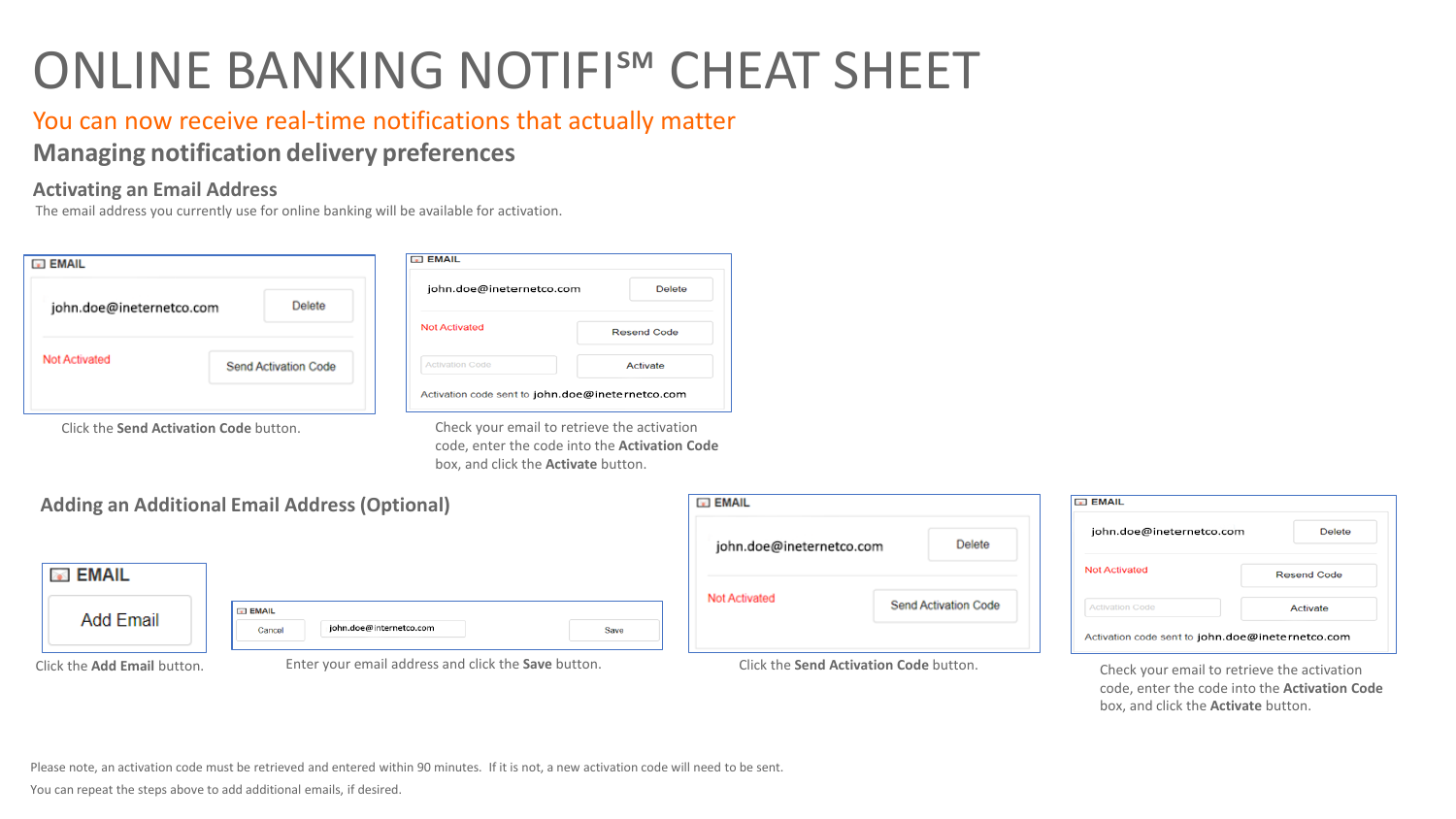You can now receive real-time notifications that actually matter

**Managing notification delivery preferences**

**Adding a Mobile Device**



Click the **Add Mobile** button.

Check your text messages to retrieve the activation code, enter the code into the **Activation Code** box, and click the **Activate** button.

Please note, an activation code must be retrieved and entered within 90 minutes. If it is not, a new activation code will need to be sent.

You can repeat the steps above to add additional mobile devices, if desired.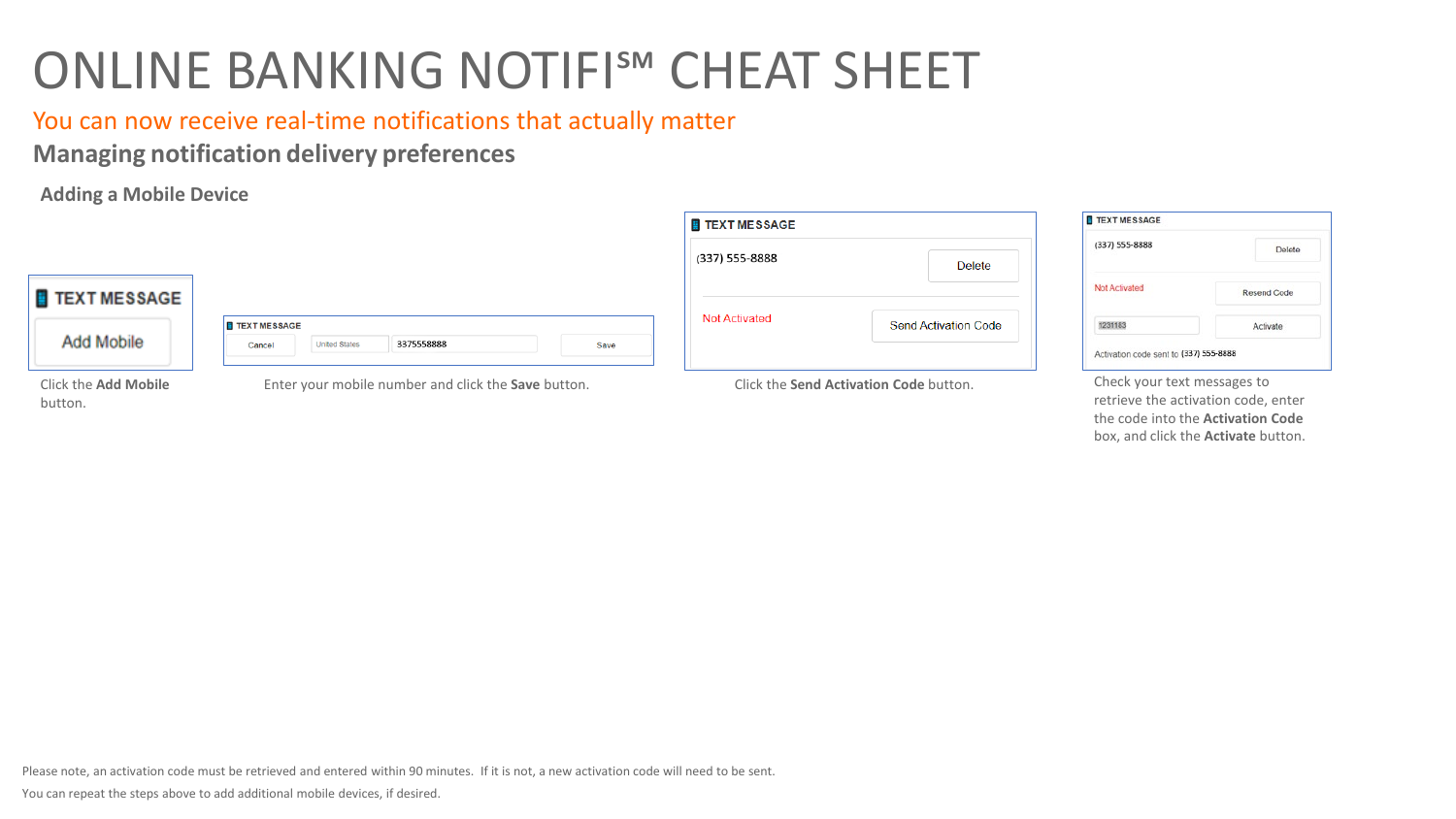### You can now receive real-time notifications that actually matter

#### **Select an alert category**

**To begin adding alerts, first select the type of alert that you would like to receive**

| <b>SECURITY</b><br>Get alerts if someone changes your information or is trying to get access to your online banking.                                                                                          |  |
|---------------------------------------------------------------------------------------------------------------------------------------------------------------------------------------------------------------|--|
| <b>BALANCE</b><br>Low balance alerts can help you avoid overdrafts or maintain balances to qualify for rewards. High balance<br>alerts can help you identify when you might want to transfer or invest money. |  |
| <b>TRANSACTION</b><br>Get alerts when deposits, checks, or withdrawals post to your account.                                                                                                                  |  |
| <b>TRANSFERS</b><br>Get alerts when large incoming or outgoing transfers post to your account.                                                                                                                |  |
| <b>ATM/DEBIT CARD</b><br>Get alerts when ATM/Debit card transactions and changes occur.                                                                                                                       |  |
| <b>OTHER</b><br>Get alerts when something unexpected happens.                                                                                                                                                 |  |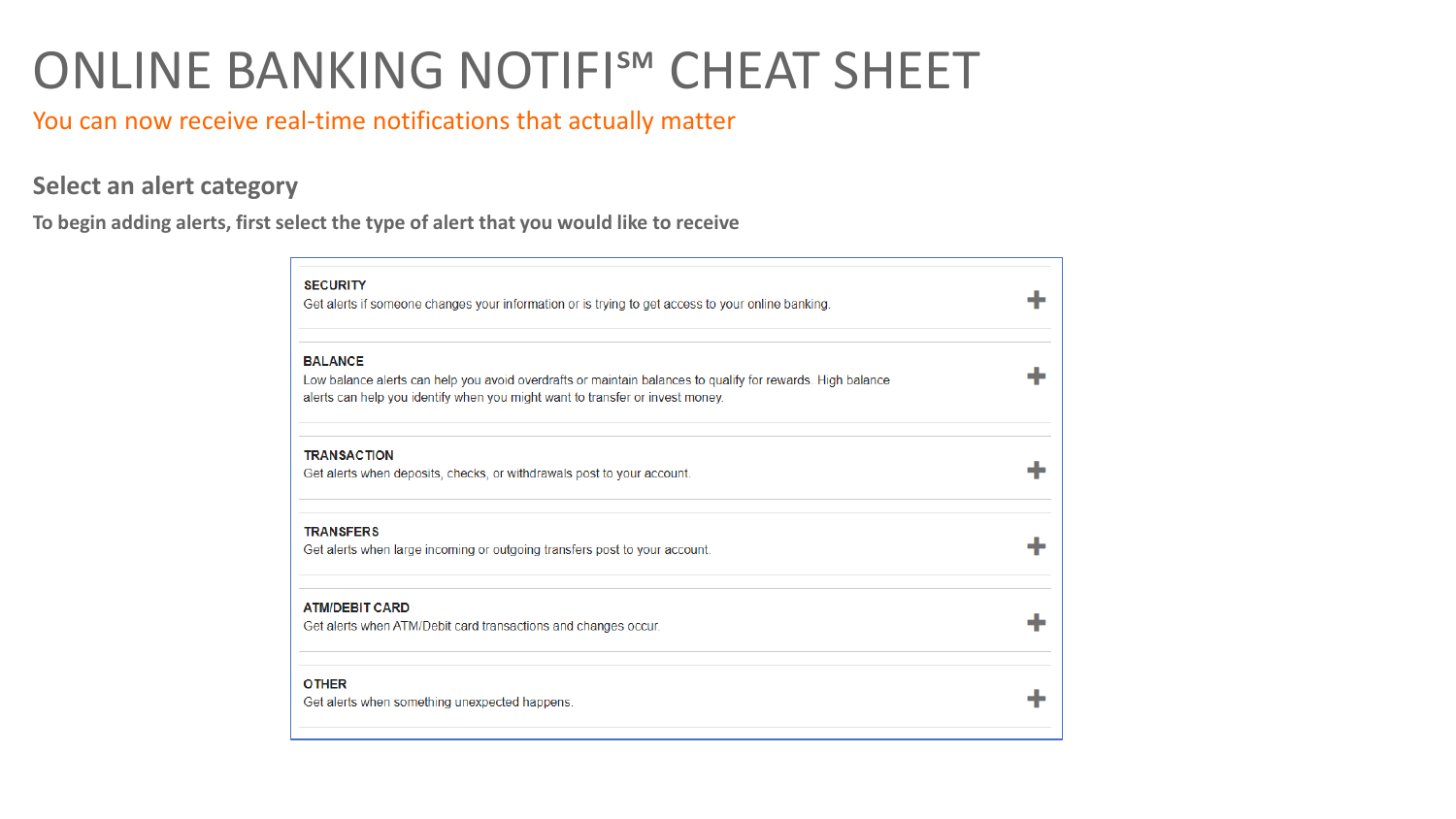You can now receive real-time notifications that actually matter

**How to enable account and transaction alerts**



**How to enable security alerts**

type of alert that you wish to receive.

|                                            | Online banking password was changed       |                          |      |                                                       |
|--------------------------------------------|-------------------------------------------|--------------------------|------|-------------------------------------------------------|
|                                            | You changed your online banking password. | Send alerts to:          |      |                                                       |
|                                            |                                           | ohn.doe@internetco.com   |      |                                                       |
|                                            |                                           | $\bigvee$ (337) 555-8888 |      |                                                       |
| Online banking password was changed        |                                           | App notification         | Save | Cancel                                                |
|                                            |                                           | Secure inbox             |      |                                                       |
| Click the button that corresponds with the | Select your delivery preferences.         |                          |      | Click the <b>Save</b> button to complete the process. |

type of alert that you wish to receive.